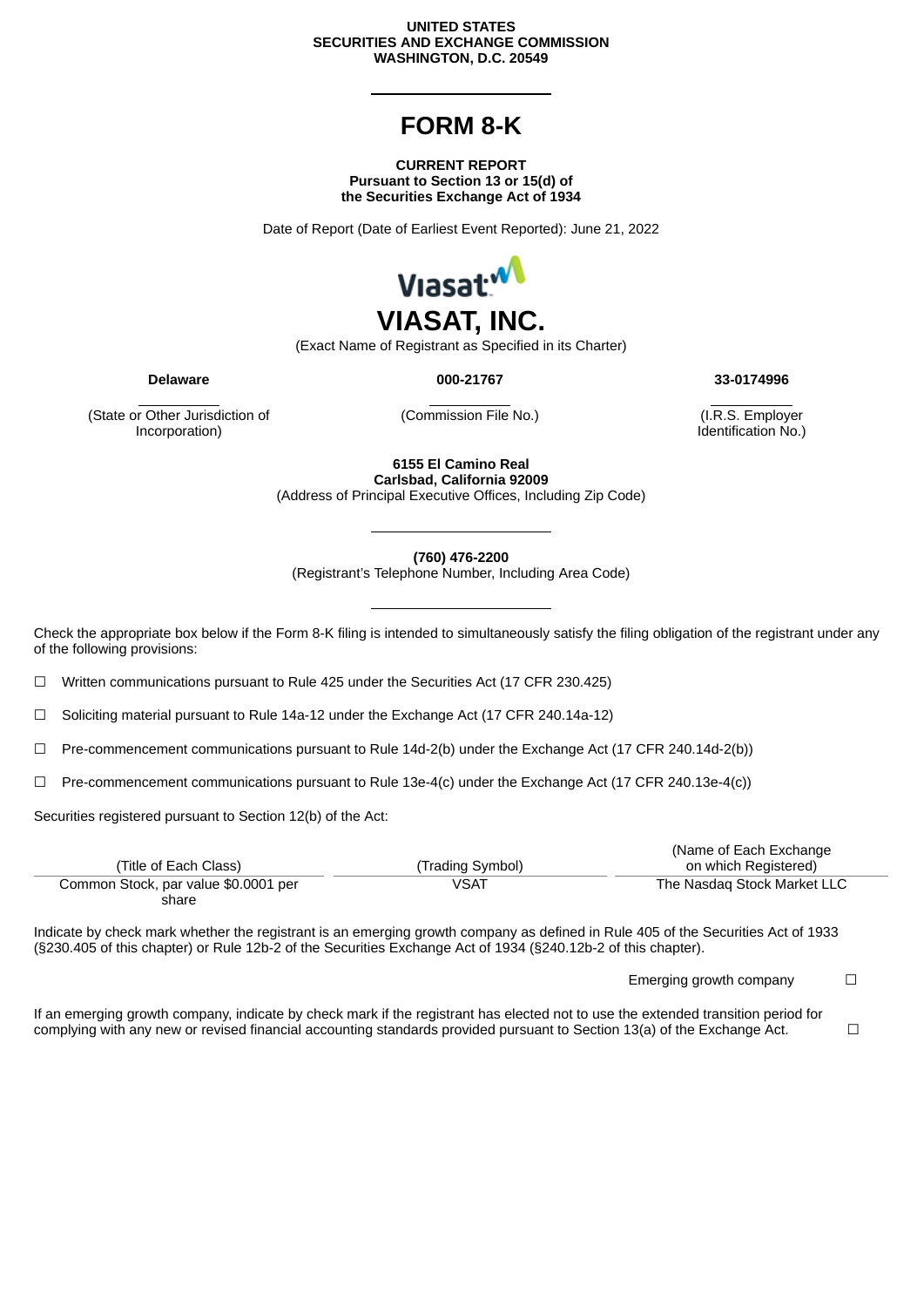## **Item 5.07 Submission of Matters to a Vote of Security Holders.**

 $\overline{a}$ 

On June 21, 2022, Viasat, Inc. ("Viasat") held a special meeting of stockholders (the "Special Meeting") to consider certain proposals related to the Transaction (as such term is defined in the Viasat's definitive proxy statement filed with the Securities and Exchange Commission on May 20, 2022). At the Special Meeting, Viasat's stockholders voted on the following three proposals and cast their votes as follows:

Proposal 1: To approve the issuance of more than 20% of the issued and outstanding Viasat common stock in connection with the Transaction.

| For        | Against                         | <b>Abstentions</b>                  | <b>Broker Non-Votes</b> |
|------------|---------------------------------|-------------------------------------|-------------------------|
| 57 296 784 | 270<br>254<br>$\sim$ . $\sim$ . | 110<br>nn<br>$\prime$<br>ാം.<br>≖⊥⊾ | 008.510                 |

Proposal 2: To approve a charter amendment to increase the number of authorized shares of Viasat common stock from 100,000,000 to 200,000,000.

| ∓or                 | <b>A</b> aanst      | tentions                          | <b>Broker Non-Votes</b> |
|---------------------|---------------------|-----------------------------------|-------------------------|
| ––^<br>64<br>$\sim$ | 0.01<br>. .<br>−0Q⊤ | $\sim$ $\sim$<br>ג?<br>ا∠∂.<br>__ |                         |

Proposal 3: To approve the adjournment of the Special Meeting to a later date, if necessary, to permit further solicitation and voting.

| For                   | <b>A</b> aainsi | tentions    | <b>Broker Non-Votes</b> |
|-----------------------|-----------------|-------------|-------------------------|
| OC<br>60<br>901<br>__ | ıд              | .988<br>0פ∶ |                         |